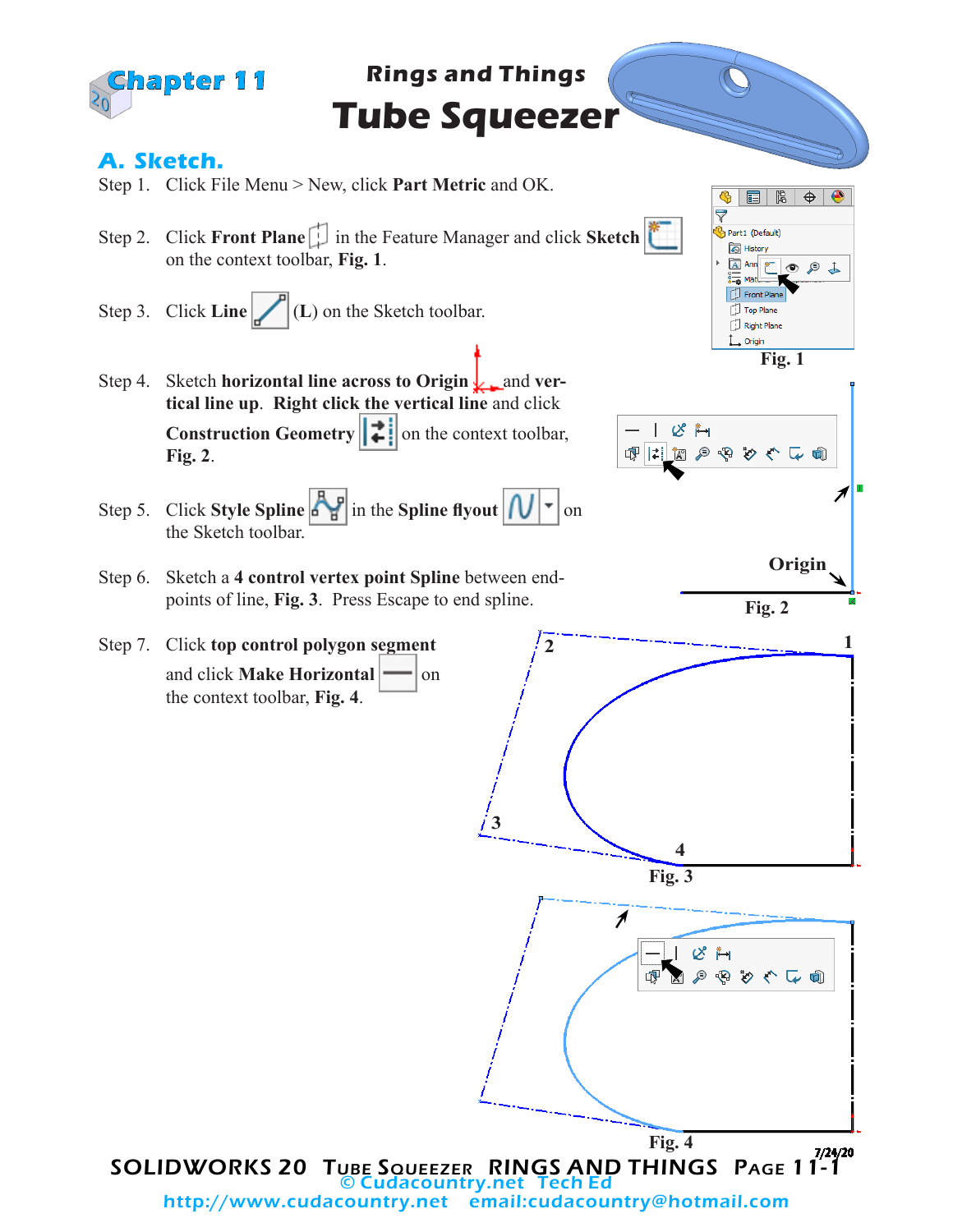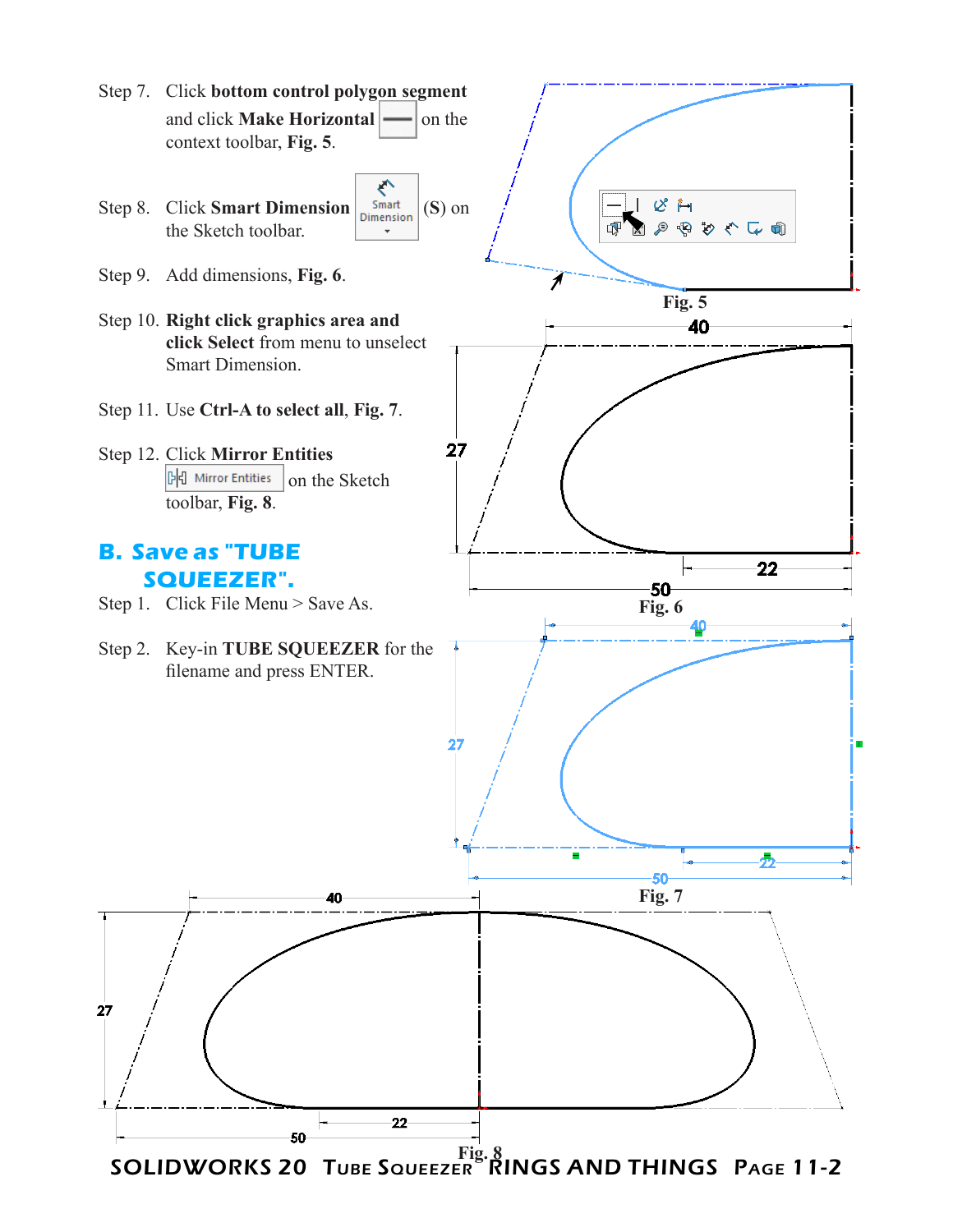## **C. Slot and Hole.**

Step 1. Click **Centerpoint Straight Slot**  $\boxed{\blacksquare}$  (S) in the **Slot flyout**  $\boxed{\blacksquare}$   $\blacksquare$  on the Sketch toolbar.

Step 2. Starting from centerline sketch a **horizontal straight slot**, **Fig. 9**.





Step 4. Sketch a circle on vertical centerline, **Fig. 10**.

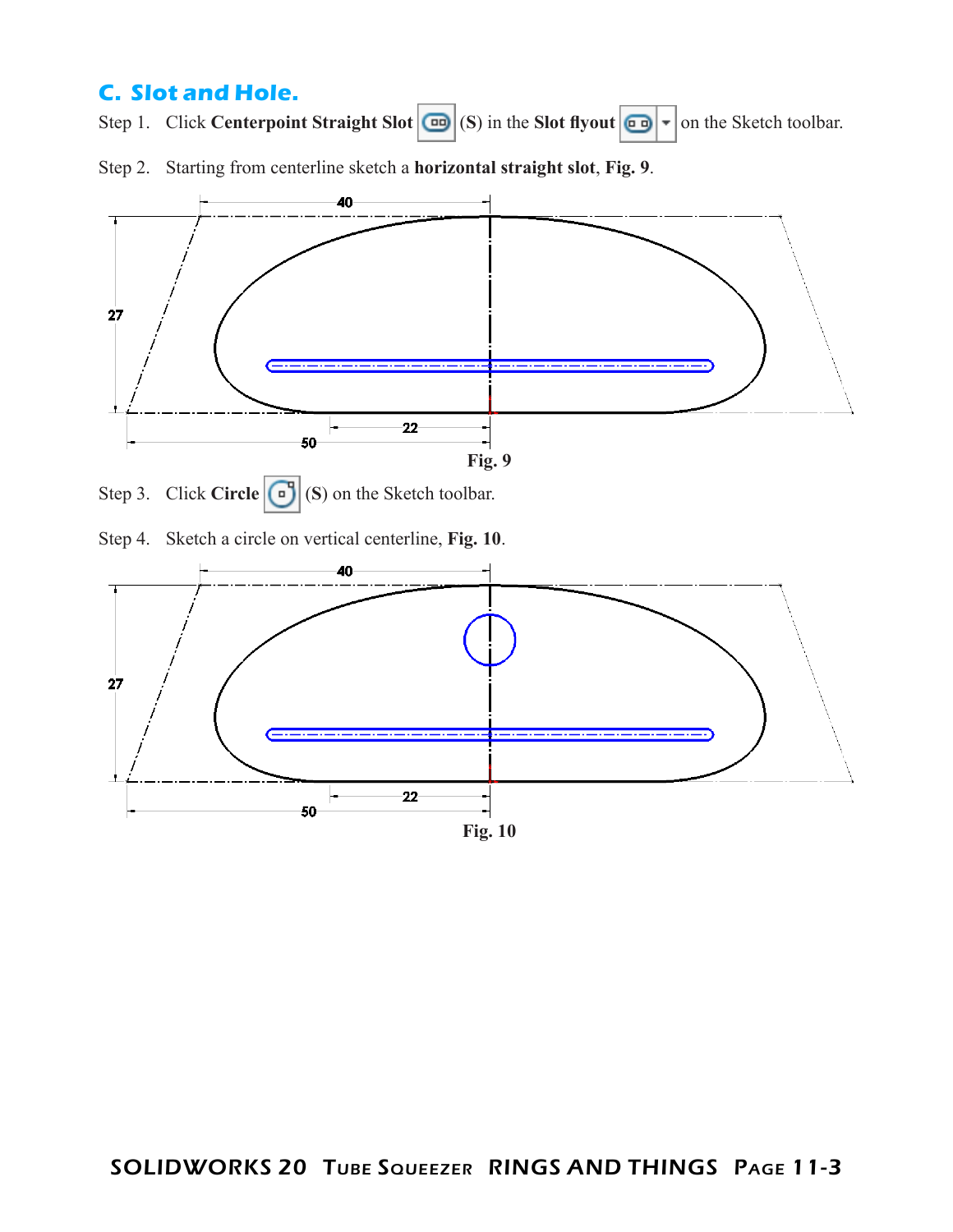

SOLIDWORKS 20 TUBE SQUEEZER RINGS AND THINGS PAGE 11-4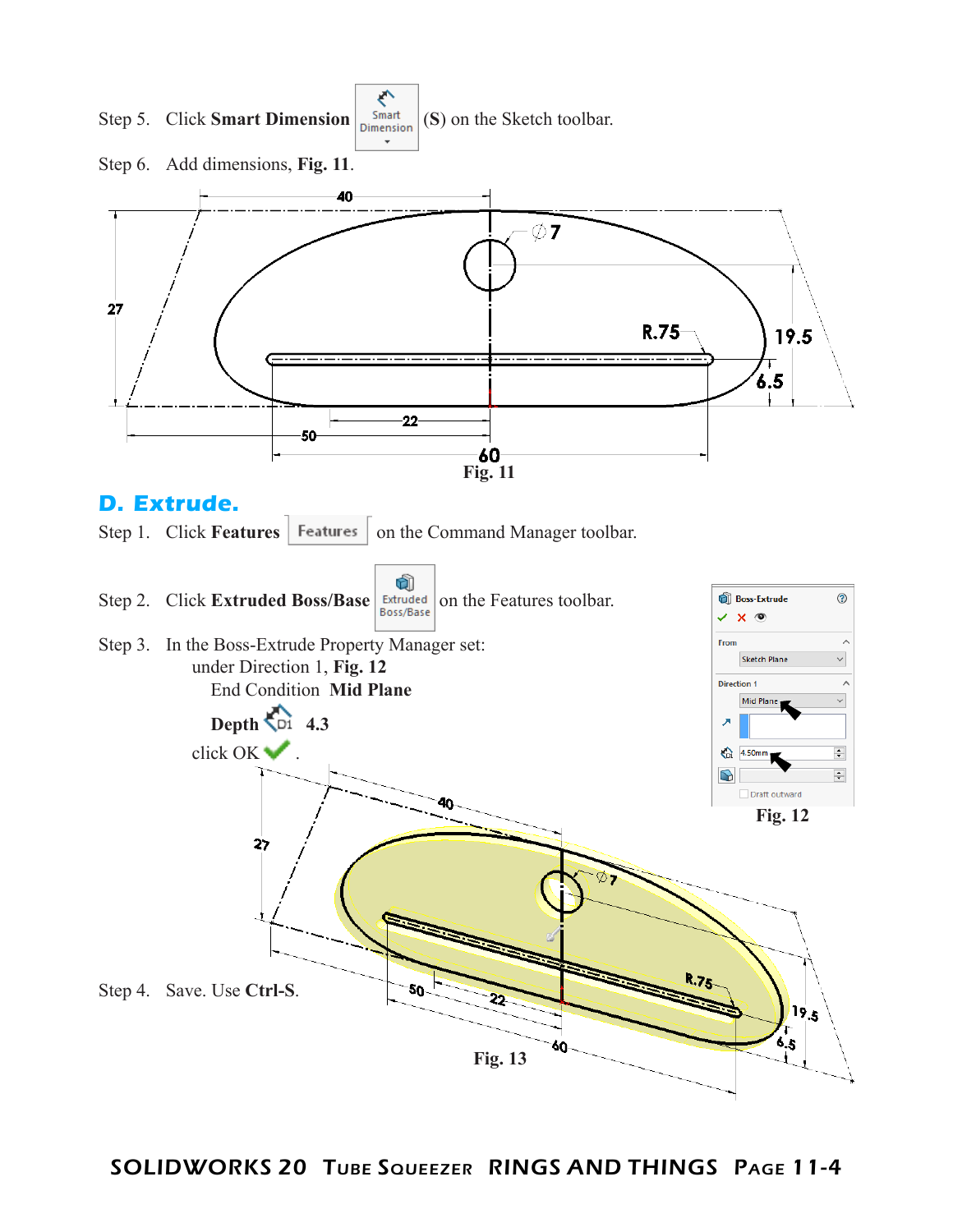## **E. Fillet Full Round.**



SOLIDWORKS 20 TUBE SQUEEZER RINGS AND THINGS PAGE 11-5